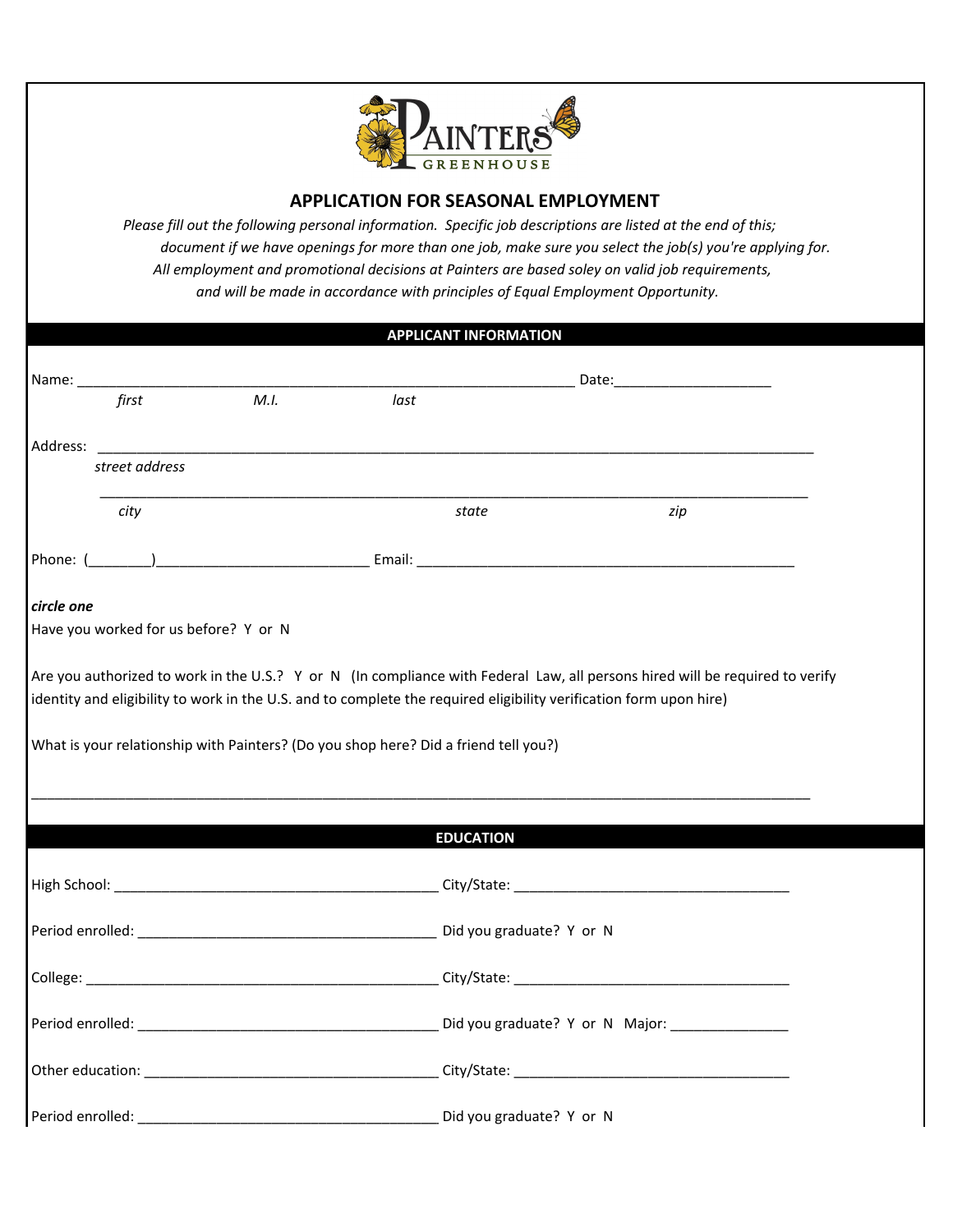|                                  | <b>WORK EXPERIENCE</b>                                                                                                 |                      |
|----------------------------------|------------------------------------------------------------------------------------------------------------------------|----------------------|
|                                  | Please list your most relevant and most recent work experience below.                                                  |                      |
| Most Relevant Job(s)             |                                                                                                                        |                      |
|                                  |                                                                                                                        | Date: ______________ |
|                                  |                                                                                                                        |                      |
|                                  |                                                                                                                        |                      |
|                                  |                                                                                                                        |                      |
|                                  |                                                                                                                        |                      |
|                                  |                                                                                                                        |                      |
|                                  |                                                                                                                        |                      |
| Most Recent Job(s)               |                                                                                                                        |                      |
|                                  | Company: ___________________________                                                                                   | Date: _____________  |
|                                  |                                                                                                                        |                      |
|                                  |                                                                                                                        |                      |
|                                  |                                                                                                                        |                      |
|                                  |                                                                                                                        |                      |
|                                  |                                                                                                                        |                      |
|                                  |                                                                                                                        |                      |
|                                  | <b>REFERENCES</b>                                                                                                      |                      |
|                                  | Please list two professional references and one personal reference.                                                    |                      |
|                                  |                                                                                                                        |                      |
| <b>Professional Reference #1</b> |                                                                                                                        |                      |
|                                  |                                                                                                                        |                      |
|                                  |                                                                                                                        |                      |
|                                  |                                                                                                                        |                      |
|                                  |                                                                                                                        |                      |
| <b>Professional Reference #2</b> |                                                                                                                        |                      |
|                                  |                                                                                                                        |                      |
|                                  |                                                                                                                        |                      |
|                                  |                                                                                                                        |                      |
|                                  |                                                                                                                        |                      |
| <b>Personal Reference</b>        |                                                                                                                        |                      |
|                                  |                                                                                                                        |                      |
|                                  |                                                                                                                        |                      |
|                                  |                                                                                                                        |                      |
|                                  |                                                                                                                        |                      |
|                                  |                                                                                                                        |                      |
|                                  |                                                                                                                        |                      |
|                                  |                                                                                                                        |                      |
|                                  | <b>DRESCRIPTIONS &amp; REQUIREMENTS OF EACH POSITION</b>                                                               |                      |
|                                  |                                                                                                                        |                      |
|                                  | Seasonal Retail Floor Assistant (Job duration ~ mid March - late June, 25-40 hours/week per discussion with applicant) |                      |

*Please only apply for this position if you can work a minimum of 25 hrs/week, Wednesday - Sunday.*